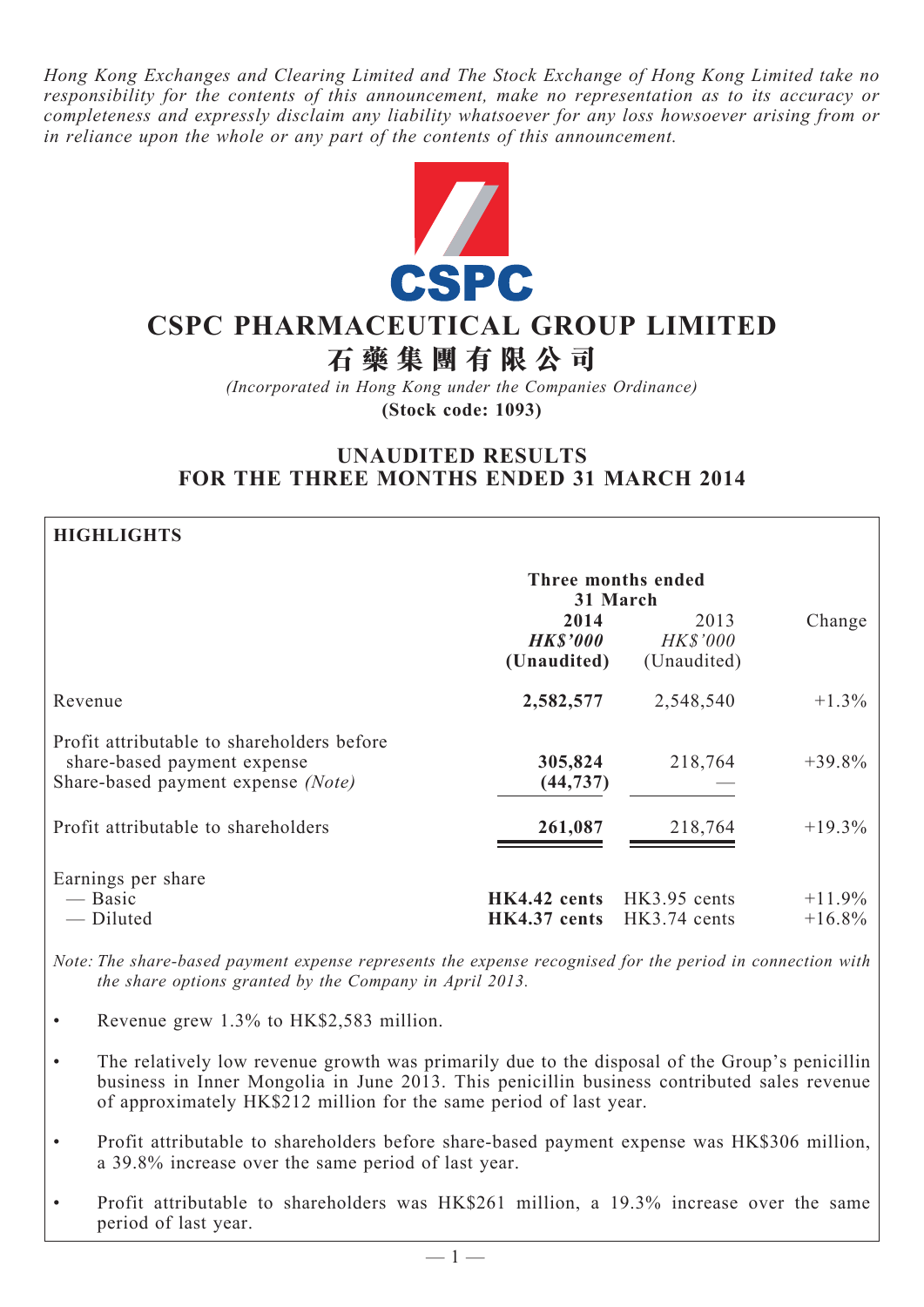# **Results**

The Board of Directors of CSPC Pharmaceutical Group Limited (the "Company") is pleased to announce the unaudited consolidated results of the Company and its subsidiaries (the "Group") for the three months ended 31 March 2014 as follows:

# **CONSOLIDATED STATEMENT of Profit or Loss**

*For the three months ended 31 March 2014*

|                                                                                                                | Three months ended<br>31 March                             |                                                            |  |
|----------------------------------------------------------------------------------------------------------------|------------------------------------------------------------|------------------------------------------------------------|--|
|                                                                                                                | 2014<br><b>HK\$'000</b><br>(Unaudited)                     | 2013<br>HK\$'000<br>(Unaudited)                            |  |
| Revenue                                                                                                        | 2,582,577                                                  | 2,548,540                                                  |  |
| Cost of sales                                                                                                  | (1,608,997)                                                | (1,740,091)                                                |  |
| Gross profit<br>Other income<br>Selling and distribution expenses<br>Administrative expenses<br>Other expenses | 973,580<br>41,998<br>(395, 639)<br>(175, 451)<br>(85, 111) | 808,449<br>35,565<br>(324, 414)<br>(137, 808)<br>(60, 971) |  |
| Operating profit<br>Finance costs<br>Share of results of a joint venture                                       | 359,377<br>(15,903)<br>(539)                               | 320,821<br>(22, 810)<br>(7, 701)                           |  |
| Profit before tax<br>Income tax expenses                                                                       | 342,935<br>(77, 292)                                       | 290,310<br>(61, 357)                                       |  |
| Profit for the period                                                                                          | 265,643                                                    | 228,953                                                    |  |
| Profit for the period attributable to:<br>Owners of the Company<br>Non-controlling interests                   | 261,087<br>4,556<br>265,643                                | 218,764<br>10,189<br>228,953                               |  |
|                                                                                                                | <b>HK</b> cents                                            | HK cents                                                   |  |
| Earnings per share<br><b>Basic</b>                                                                             | 4.42                                                       | 3.95                                                       |  |
| Diluted                                                                                                        | 4.37                                                       | 3.74                                                       |  |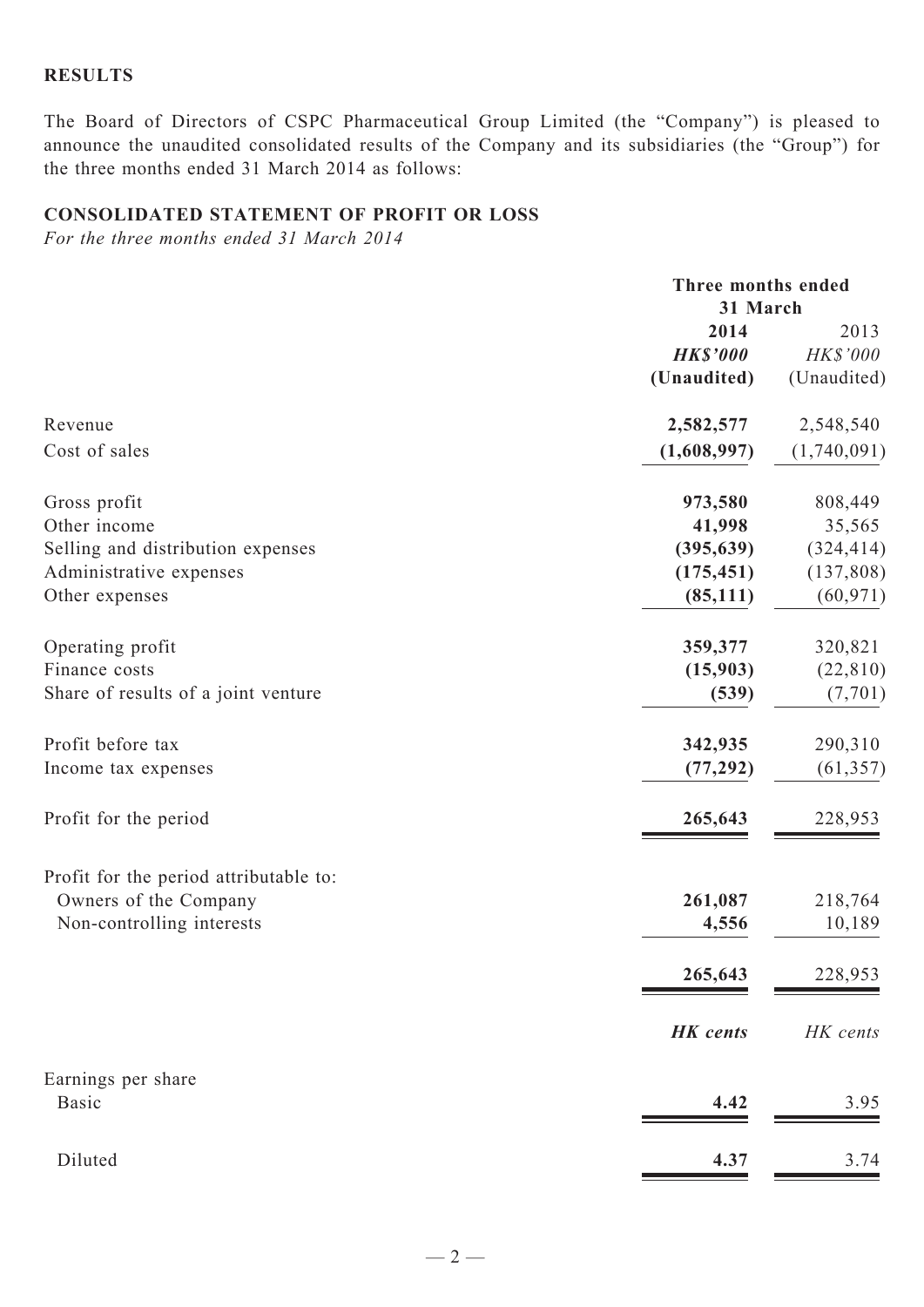#### **Notes:**

#### **1. Principal Accounting Policies**

The principal accounting policies used in the preparation of the financial data for the three months ended 31 March 2014 are consistent with those followed in the preparation of the annual financial statements of the Group for the year ended 31 December 2013.

#### **2. Profit Before Tax**

|                                                                   | Three months ended<br>31 March |             |  |
|-------------------------------------------------------------------|--------------------------------|-------------|--|
|                                                                   |                                |             |  |
|                                                                   | 2014                           | 2013        |  |
|                                                                   | <b>HK\$'000</b>                | HK\$'000    |  |
|                                                                   | (Unaudited)                    | (Unaudited) |  |
| Profit before tax has been arrived at after charging (crediting): |                                |             |  |
| Amortisation of intangible assets (included in cost of sales)     | 4,879                          | 2,843       |  |
| Amortisation of prepaid lease payments                            | 3,565                          | 4,145       |  |
| Depreciation of property, plant and equipment                     | 144,461                        | 182,636     |  |
| Government grant income                                           | (34, 424)                      | (21, 154)   |  |
| Research and development expenditure recognised as expense        |                                |             |  |
| (included in other expenses)                                      | 76,721                         | 56,156      |  |
| Share-based payment expense (included in administrative expenses) | 44,737                         |             |  |

## **3. Earnings Per Share**

The calculation of the basic and diluted earnings per share attributable to the owners of the Company is based on the following data:

|                                                                  | Three months ended<br>31 March |             |
|------------------------------------------------------------------|--------------------------------|-------------|
|                                                                  | 2014                           | 2013        |
|                                                                  | <b>HK\$'000</b>                | HK\$'000    |
|                                                                  | (Unaudited)                    | (Unaudited) |
| Earnings                                                         |                                |             |
| Earnings for the purpose of basic and diluted earnings per share | 261,087                        | 218,764     |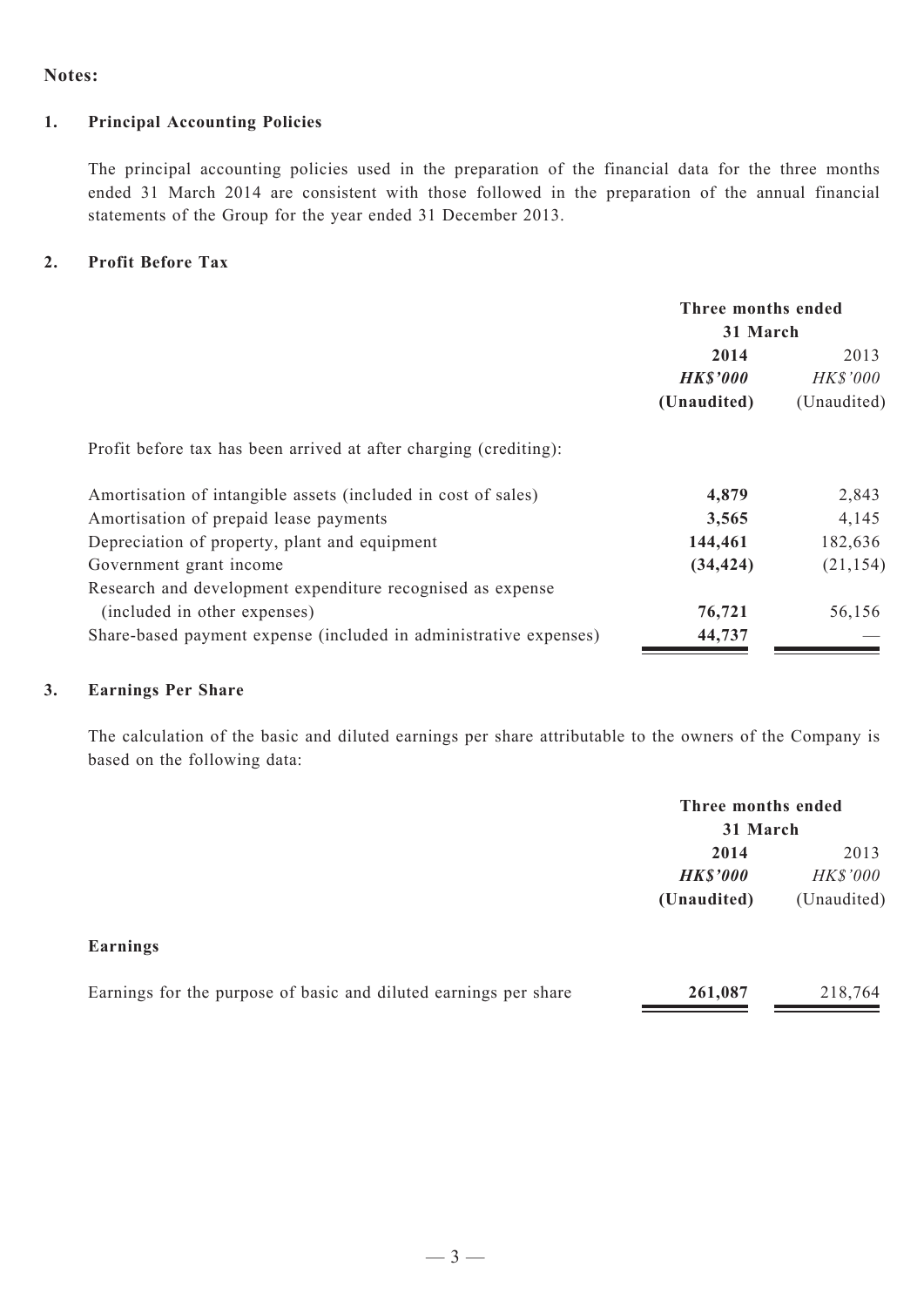|                                               | Three months ended<br>31 March |             |  |
|-----------------------------------------------|--------------------------------|-------------|--|
|                                               |                                |             |  |
|                                               | 2014                           | 2013        |  |
|                                               | $\boldsymbol{v}$               | 000'        |  |
|                                               | (Unaudited)                    | (Unaudited) |  |
| <b>Number of shares</b>                       |                                |             |  |
| Weighted average number of ordinary shares    |                                |             |  |
| for the purpose of basic earnings per share   | 5,908,018                      | 5,533,529   |  |
| Effect of dilutive potential ordinary shares: |                                |             |  |
| Share options granted by the Company          | 61,216                         |             |  |
| Tranche II Convertible Bonds as if converted  |                                | 312,012     |  |
| Weighted average number of ordinary shares    |                                |             |  |
| for the purpose of diluted earnings per share | 5,969,234                      | 5,845,541   |  |

The Tranche II Convertible Bonds share similar characteristics of ordinary shares of the Company and accordingly treated as outstanding and included in the 2014 calculation of basic earnings per share from the date when all necessary conditions are satisfied (i.e. the downward adjustment depending on the financial performance of the Robust Sun Group for the year ended 31 December 2013 was fixed on 1 January 2014).

# **4. Dividend**

The board of directors does not declare the payment of an interim dividend for the three months ended 31 March 2014 (2013: Nil).

# **5. Review of Results**

The financial data for three months ended 31 March 2014 is based on the internal records and management accounts of the Group and has not been reviewed or audited by the external auditor of the Company.

# **SEGMENT INFORMATION**

The Group's reportable and operating segments for financial reporting purposes are as follows:

- (a) Finished drugs
- (b) Antibiotics (intermediates and bulk drugs)
- (c) Vitamin C (bulk drugs)
- (d) Caffeine and others (bulk drugs)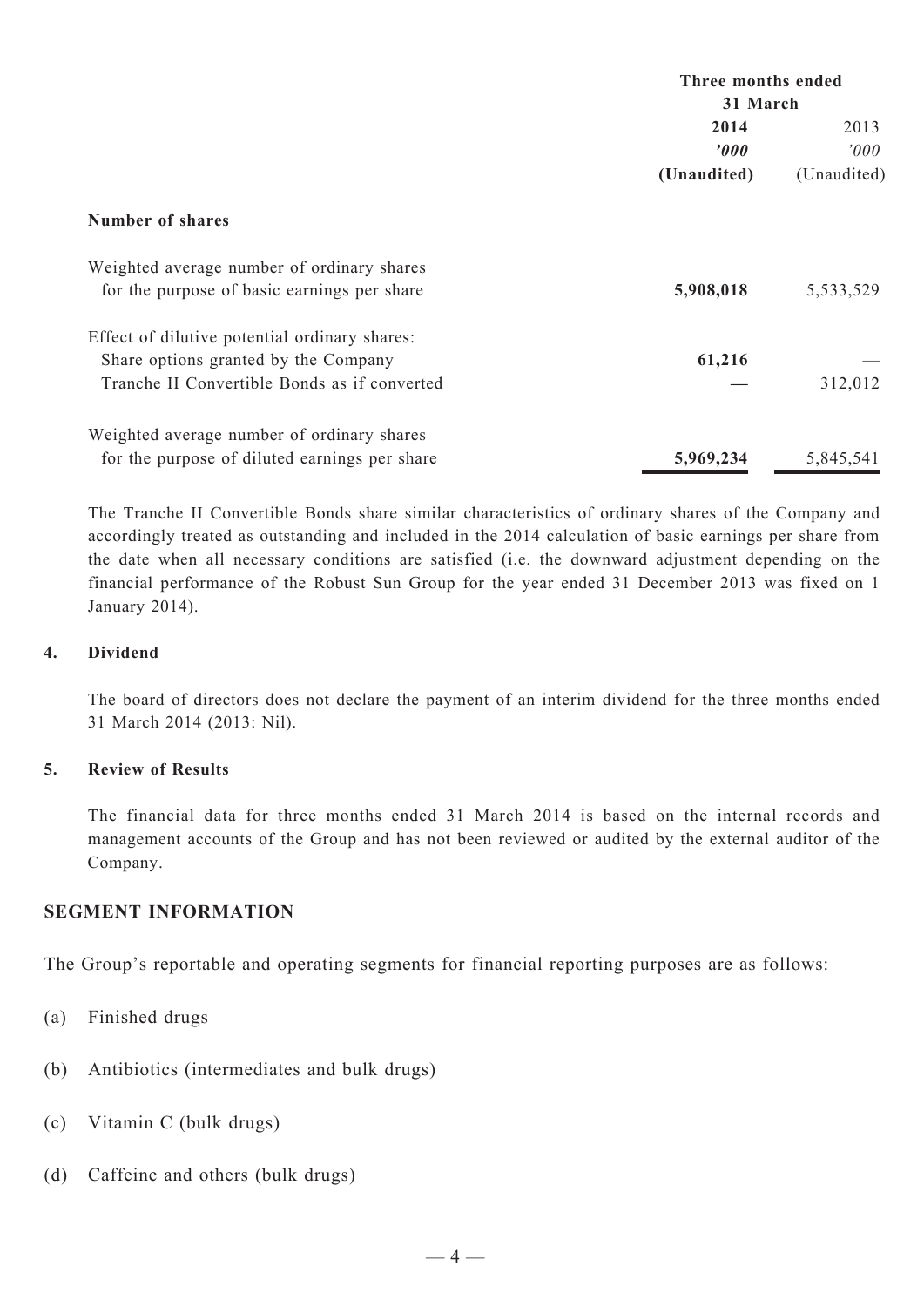All reportable segments are engaged in the manufacture and sales of pharmaceutical products.

The following is an analysis of the Group's revenue and results by reportable and operating segment.

# *For the three months ended 31 March 2014 (Unaudited):*

|                                                             | Finished<br>drugs<br><b>HK\$'000</b> | <b>Antibiotics</b><br><b>HK\$'000</b> | Vitamin C<br><b>HK\$'000</b> | Caffeine<br>and others<br><b>HK\$'000</b> | <b>Total</b><br><b>HK\$'000</b> | <b>Segments</b><br>eliminations<br><b>HK\$'000</b> | Consolidated<br><b>HK\$'000</b> |
|-------------------------------------------------------------|--------------------------------------|---------------------------------------|------------------------------|-------------------------------------------|---------------------------------|----------------------------------------------------|---------------------------------|
| <b>SEGMENT REVENUE</b>                                      |                                      |                                       |                              |                                           |                                 |                                                    |                                 |
| External sales                                              | 1,543,741                            | 550,882                               | 332,727                      | 155,227                                   | 2,582,577                       |                                                    | 2,582,577                       |
| Inter-segment sales                                         |                                      | 10,243                                | 1,493                        | 1,701                                     | 13,437                          | (13, 437)                                          |                                 |
| <b>TOTAL REVENUE</b>                                        | 1,543,741                            | 561,125                               | 334,220                      | 156,928                                   | 2,596,014                       | (13, 437)                                          | 2,582,577                       |
| Inter-segment sales are charged at prevailing market rates. |                                      |                                       |                              |                                           |                                 |                                                    |                                 |
| <b>SEGMENT PROFIT</b>                                       |                                      |                                       |                              |                                           |                                 |                                                    |                                 |
| (LOSS)                                                      | 393,388                              | 20,466                                | (9,409)                      | 28,576                                    | 433,021                         |                                                    | 433,021                         |
| Unallocated income                                          |                                      |                                       |                              |                                           |                                 |                                                    | 1,189                           |
| Unallocated expenses                                        |                                      |                                       |                              |                                           |                                 |                                                    | (74, 833)                       |
| Operating profit                                            |                                      |                                       |                              |                                           |                                 |                                                    | 359,377                         |
| Finance costs                                               |                                      |                                       |                              |                                           |                                 |                                                    | (15,903)                        |
| Share of results of a joint<br>venture                      |                                      |                                       |                              |                                           |                                 |                                                    | (539)                           |
| Profit before tax                                           |                                      |                                       |                              |                                           |                                 |                                                    | 342,935                         |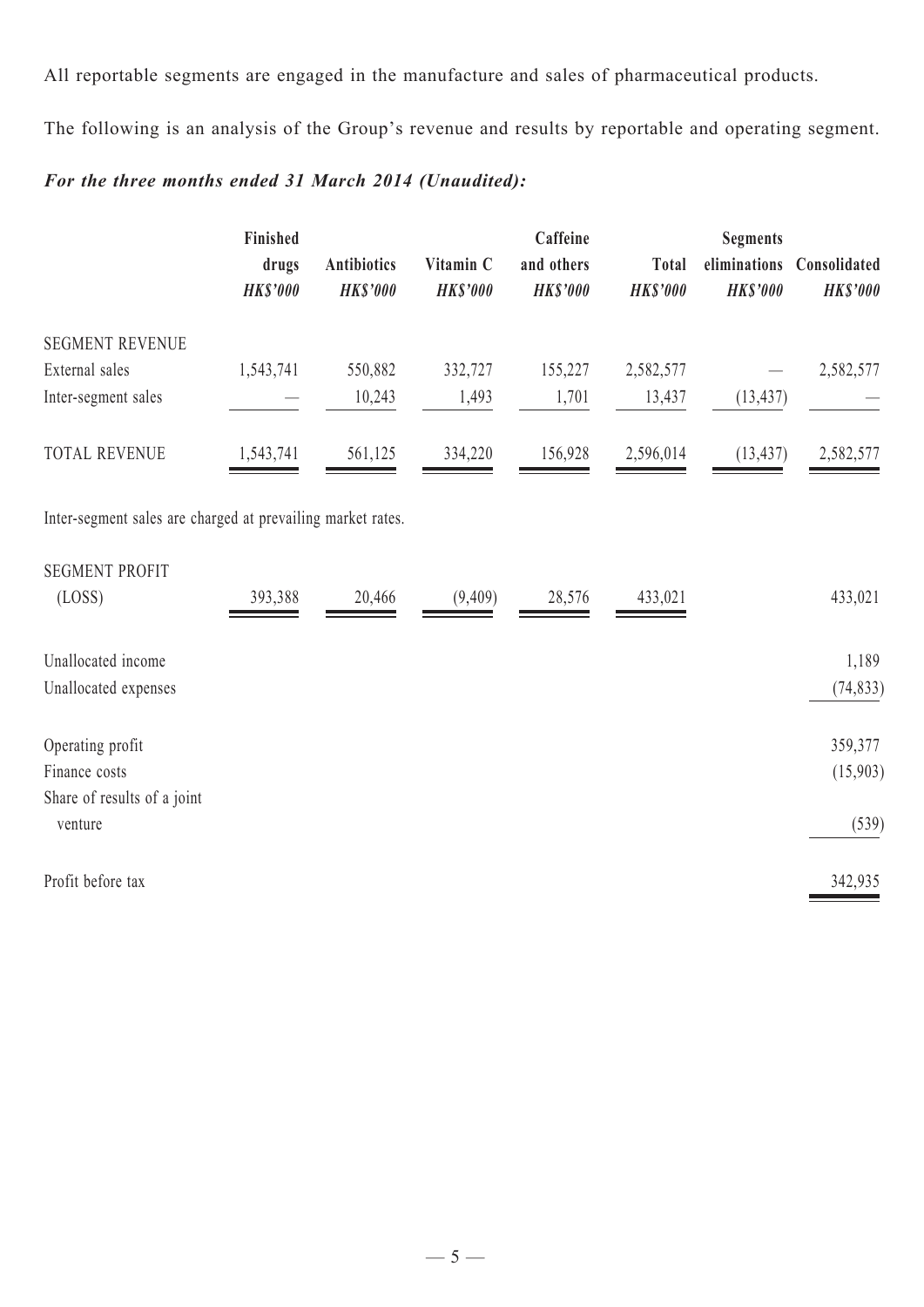# *For the three months ended 31 March 2013 (Unaudited):*

|                                                             | Finished  |             |           | Caffeine   |           | Segments     |              |
|-------------------------------------------------------------|-----------|-------------|-----------|------------|-----------|--------------|--------------|
|                                                             | drugs     | Antibiotics | Vitamin C | and others | Total     | eliminations | Consolidated |
|                                                             | HK\$'000  | HK\$'000    | HK\$'000  | HK\$'000   | HK\$'000  | HK\$'000     | HK\$'000     |
| <b>SEGMENT REVENUE</b>                                      |           |             |           |            |           |              |              |
| External sales                                              | 1,369,652 | 782,454     | 232,212   | 164,222    | 2,548,540 |              | 2,548,540    |
| Inter-segment sales                                         |           | 51,576      | 547       | 967        | 53,090    | (53,090)     |              |
| <b>TOTAL REVENUE</b>                                        | 1,369,652 | 834,030     | 232,759   | 165,189    | 2,601,630 | (53,090)     | 2,548,540    |
| Inter-segment sales are charged at prevailing market rates. |           |             |           |            |           |              |              |
| <b>SEGMENT PROFIT</b>                                       |           |             |           |            |           |              |              |
| (LOSS)                                                      | 302,794   | 21,942      | (29, 024) | 40,038     | 335,750   |              | 335,750      |
| Unallocated income                                          |           |             |           |            |           |              | 1,005        |
| Unallocated expenses                                        |           |             |           |            |           |              | (15, 934)    |
| Operating profit                                            |           |             |           |            |           |              | 320,821      |
| Finance costs                                               |           |             |           |            |           |              | (22, 810)    |
| Share of results of a joint                                 |           |             |           |            |           |              |              |
| venture                                                     |           |             |           |            |           |              | (7, 701)     |
| Profit before tax                                           |           |             |           |            |           |              | 290,310      |

Segment profit (loss) represents the profit earned/loss recognised by each segment without allocation of interest income, finance costs, central administrative expenses and share of results of a joint venture. This is the measure reported to the board of directors for the purposes of resource allocation and performance assessment.